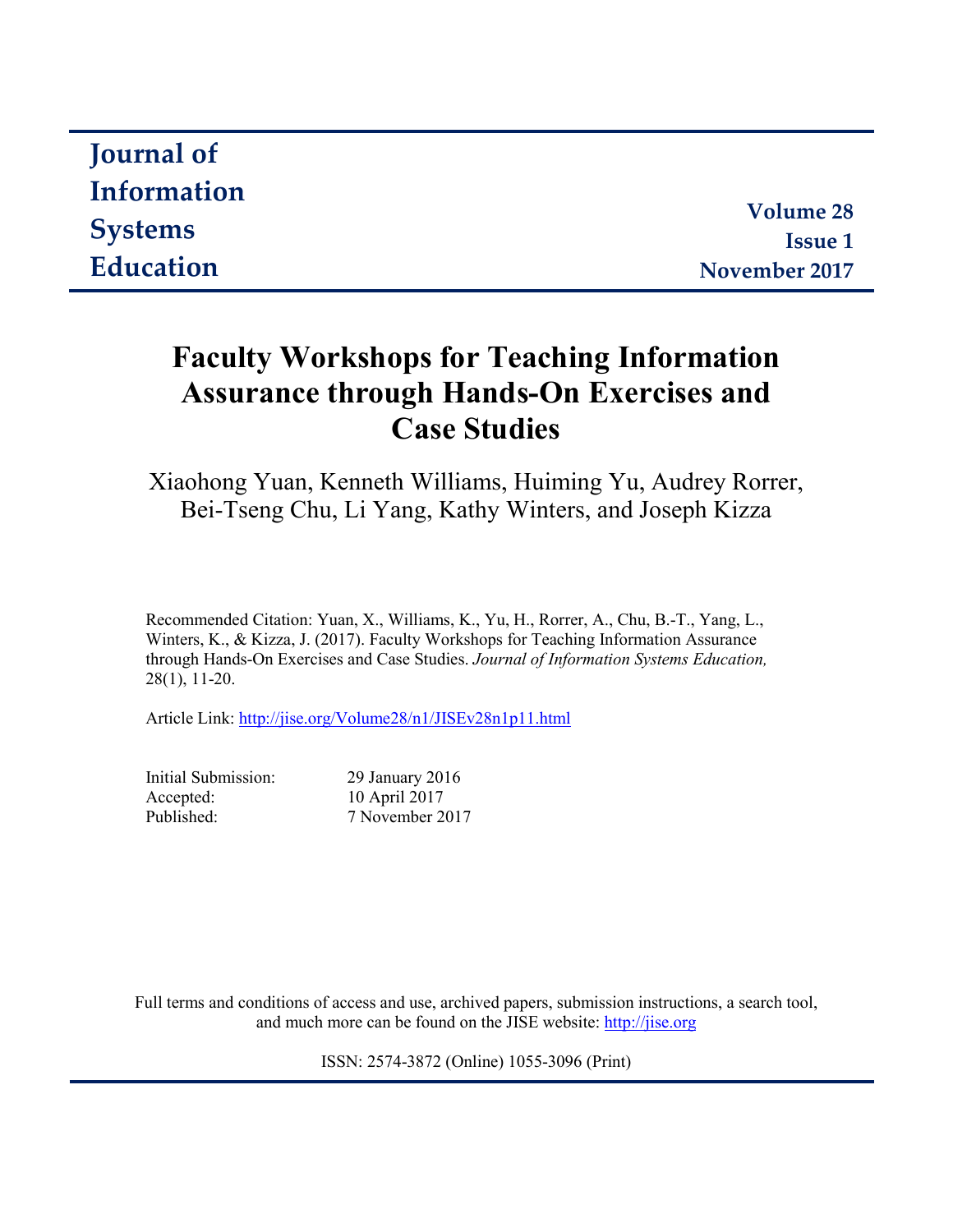## **Faculty Workshops for Teaching Information Assurance through Hands-On Exercises and Case Studies**

## **Xiaohong Yuan Kenneth Williams Huiming Yu**

Department of Computer Science North Carolina A&T State University Greensboro, NC 27411, USA xhyuan@ncat.edu, williams@ncat.edu, cshm@ncat.edu

#### **Audrey Rorrer**

Diversity in Technology Institute University of North Carolina – Charlotte Charlotte, NC 28223, USA Audrey.Rorrer@uncc.edu

**Bei-Tseng Chu** Software and Information Systems University of North Carolina – Charlotte Charlotte, NC 28223, USA billchu@uncc.edu

## **Li Yang Kathy Winters Joseph Kizza**

Department of Computer Science and Engineering University of Tennessee – Chattanooga Chattanooga, TN 37403, USA Li-Yang@utc.edu, Kathy-Winters@utc.edu, Joseph-Kizza@utc.edu

#### **ABSTRACT**

Though many Information Assurance (IA) educators agree that hands-on exercises and case studies improve student learning, hands-on exercises and case studies are not widely adopted due to the time needed to develop them and integrate them into curricula. Under the support of the National Science Foundation (NSF) Scholarship for Service program, we organized two faculty development workshops to disseminate effective hands-on exercises and case studies developed through multiple previous and ongoing grants. To develop faculty expertise in IA, the workshop covered a wide range of IA topics. This paper describes the hands-on exercises and case studies we disseminated through the workshops and reports our experiences of holding the faculty summer workshops. The evaluation results show that workshop participants demonstrated high levels of satisfaction with knowledge and skills gained in both the 2012 and 2013 workshops. Workshop participants also reported use of hands-on lab and case study materials in our follow-up survey and interviews. The workshops provided a valuable opportunity for IA educators to communicate and form collaborations in teaching and research in IA.

**Keywords**: Faculty development, Experiential learning & education, Case study, Information assurance & security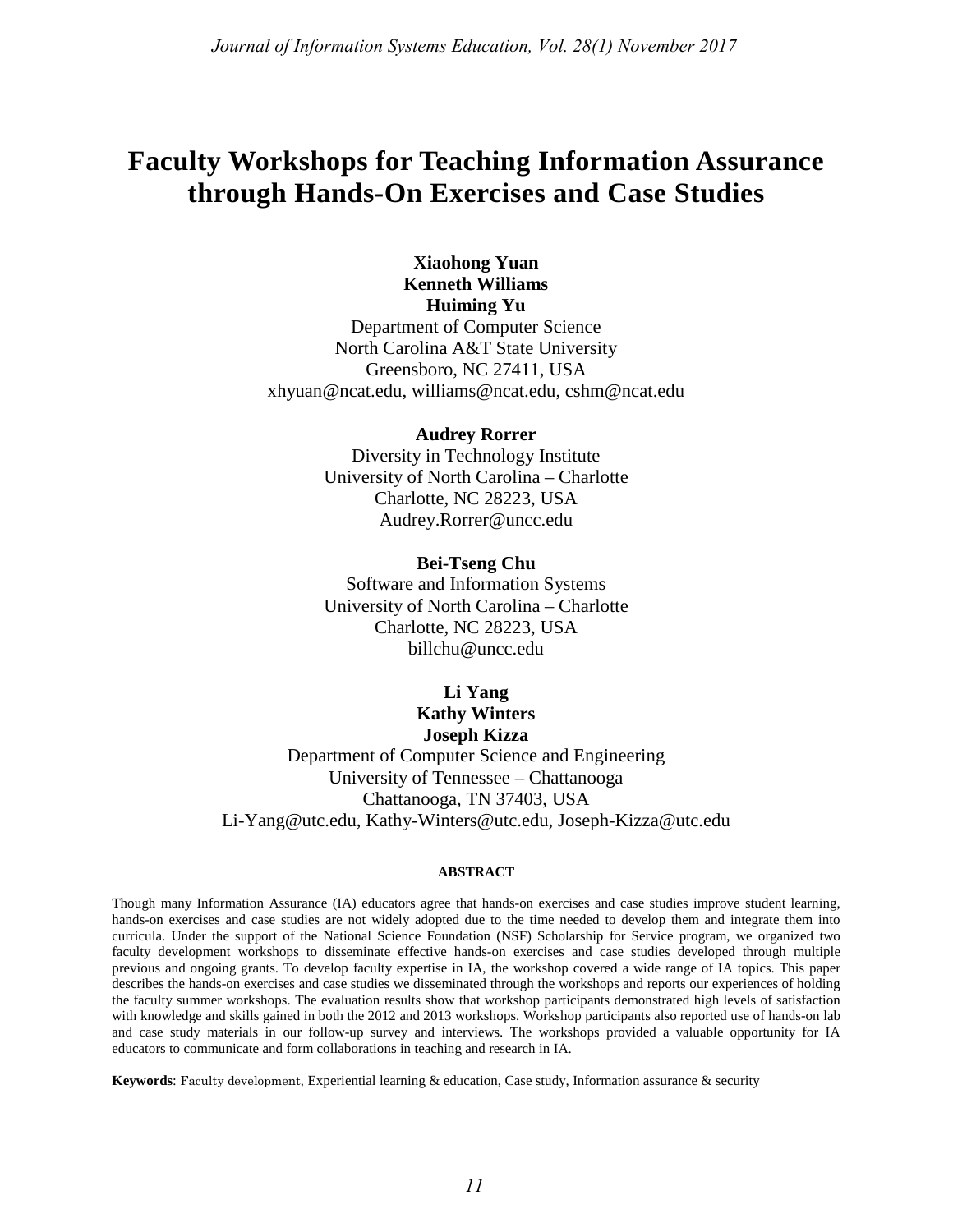#### **1. INTRODUCTION**

As cyber security becomes a critical area that impacts our society and daily life, many universities and colleges have developed or are developing cyber security programs. This requires building the capacity of faculty in universities and colleges to effectively teach cyber security curricula. One approach is through faculty development workshops for developing expertise in cyber security education.

Numerous authors have developed hands-on labs and case studies to teach cyber security, and they have shown them to be effective pedagogy (Brustoloni, 2006; Du and Wang, 2008; Sanders, 2003; Spears and Parrish, 2013; Yuan et al., 2014). The authors implemented two, week-long faculty development workshops for teaching information assurance (IA) using hands-on labs and case studies with the support from the National Science Foundation (NSF). These hands-on labs and case studies were developed through multiple previous grants funded by NSF. The objectives of the workshops were to build faculty capacity in IA education and training, increase student interest and learning in IA, and increase partnerships between institutions in IA education. The first week-long faculty summer workshop was in May 2012, at the University of Tennessee – Chattanooga (UTC). The second faculty summer workshop was in May 2013, at North Carolina Agricultural and Technical State University (NC A&T). Nineteen faculty members attended the first workshop, and twenty faculty members attended the second one. The faculty participants were from diverse universities including minority institutes such as Historically Black Colleges and Universities (HBCUs) and Hispanic Serving Institutions (HSIs). The topics presented at these workshops broadly span the scope of the IA knowledge domain including cryptography, access control, database security, cloud security, network security, security management, web security, security ethics, and digital forensics.

Hands-on workshops have been used to develop faculty capacity in technology fields (Jackson et al., 2014; Taclehaimanot and Lamb, 2005; Wagner and Phillips, 2006). Wagner and Phillips describe a computer security training workshop they implemented to help faculty members develop their own courses and laboratory exercises on computer security. This workshop was six hours long and introduced topics such as foot printing and packet sniffing, port scanning, password policy and cracking, vulnerability assessment, system hardening, intrusion detection, and cyberwar exercises. The workshop series we held were the collaborative efforts of three universities which acquired NSF funding to develop hands-on labs and case studies on various topics of cyber security. Therefore, the hands-on labs and case studies presented cover a much wider area of topics. This paper describes the hands-on labs and case studies presented at our workshops and our experiences with building faculty capacity in cyber security education through workshops. The objective is to help other cyber security educators be aware of such resources and adopt and adapt such resources into their teaching.

The rest of the paper is organized as follows. Section 2 introduces the hands-on exercises and case studies presented at the workshops. Section 3 presents the evaluation of the effectiveness of the workshops on building faculty capacity in IA. Section 4 concludes the paper.

#### **2. HANDS-ON LABS AND CASE STUDIES PRESENTED AT THE WORKSHOPS**

This section introduces the various IA topics and the associated hands-on labs and case studies for teaching these topics presented at the workshop. These topics were selected based on the expertise of the authors and the hands-on labs and case studies developed by the authors. These hands-on labs and case studies can be incorporated into junior/senior level undergraduate courses such as Introduction to Information Assurance/Cyber Security, Network Security, Cryptography, Web Security, Security Management, etc. The prerequisites for such courses are CS1 and CS2 courses.

#### **2.1 Cryptography**

This session introduced hands-on exercises on cryptographic algorithms and mechanisms. It also introduced possible threats and attacks to various cryptographic techniques, such as linear attack to S-box and short-message attack to RSA cipher. Hands-on labs contain two parts with one using Cryptool and the other using programming languages. Cryptool labs include the topics of 1) encryption using binary/byte addition, 2) encryption using binary Exclusive-OR (XOR), 3) Triple DES with CBC mode and Weak DES keys, 4) RSA Encryption and Factorization Attacks, 5) attack on RSA encryption with short RSA modulus, 6) hash generation and sensitivity of hash functions to plaintext modifications, 7) Digital Signature Visualization, 8) RSA Signature, and 9) attack on Digital Signature/Hash Collision. Programming labs explore various attacks to encryption ciphers such as frequency analysis, short message attacks to RSA, timing attacks to RSA, tampering hash function, etc. More resources are available at: http://web2.utc.edu/~djy471/cryptography/crypto.htm.

#### **2.2 Access Control and Database Security**

Topics introduced in this session included labs on Discretionary Access Control (DAC), Role-Based Access Control (RBAC), and Mandatory Access Control (MAC). DAC policies control access based on the identity of the requestor and on access rules stating what requestors are (or are not) allowed. DAC policies of a database system can be implemented by an access matrix model which regulates the privileges that a subject can have on an object. In order to develop an access control model, we identify objects to be protected, subjects that execute activities and request access to objects, and actions that can be executed on the objects. An object can be a table, a view, a procedure, or any other database object. A subject can be a user, a role, a privilege, or a module. MAC policies control access based on mandated regulations determined by a central authority. RBAC policies control access depending on the roles that users have within the system and on rules stating what accesses are allowed to users in given roles. One lab demonstrated how to use a Trojan horse to exploit the vulnerability of DAC (i.e., there is no control on the flow of information). To complement this lab, another lab demonstrated how to implement MAC to mitigate the risk of Trojan horses by enforcing control on information flow. Labs in advanced topics including virtual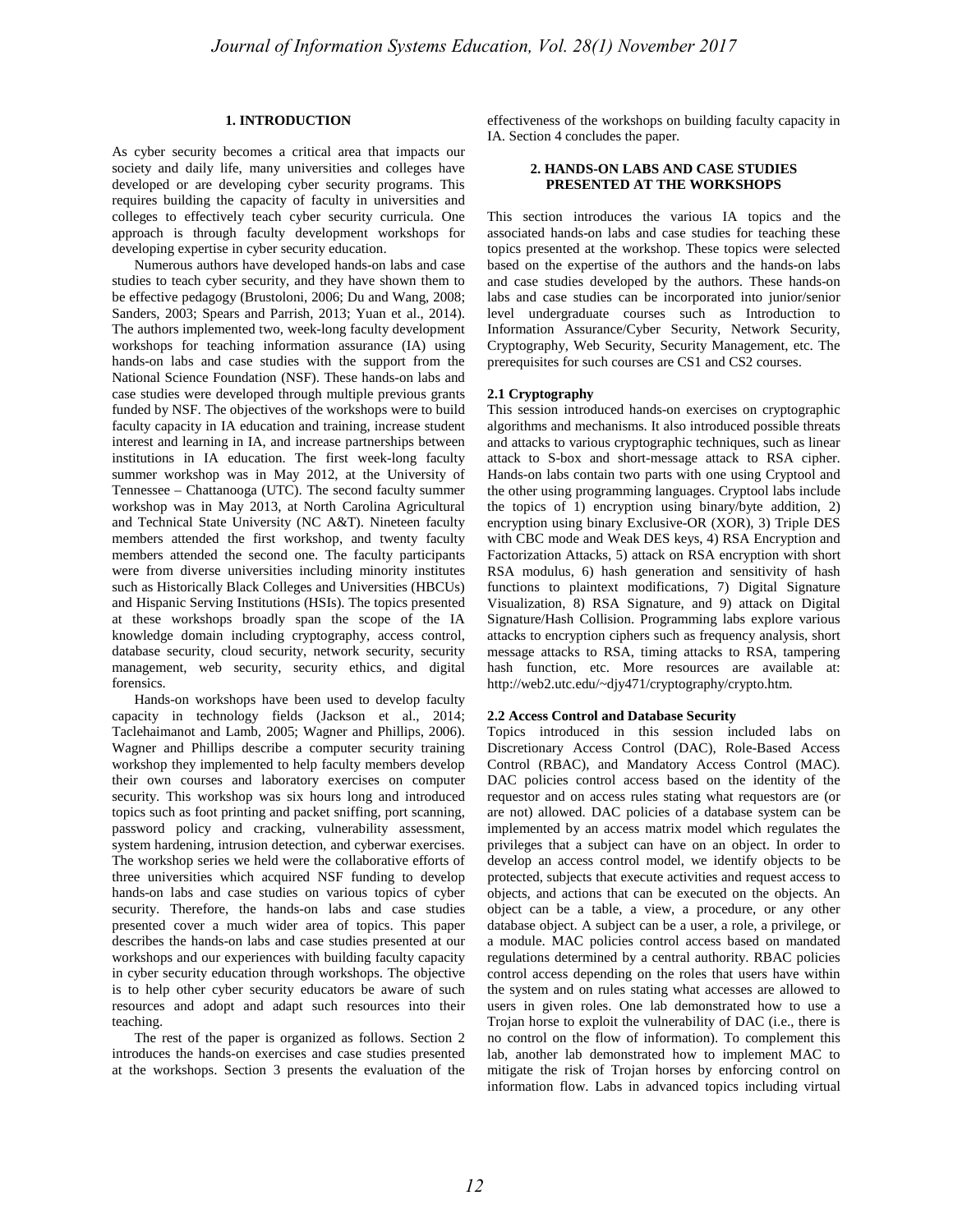private database, auditing, and data masking were also covered due to their significance and popularity in industry practice (Yang, 2009). More resources are available at: http://teaching-ia.appspot.com/labs.

#### **2.3 Cloud Security**

Understanding players and their roles, application, or data in play helps to understand cloud security. Cloud providers, customers who are the data owner and who seek cloud services from the cloud provider, and users who may or may not be the owner of the data stored in the cloud are the main players in cloud security. We discuss the access control processes for three of the top cloud providers to fully understand the roles and responsibilities assigned to each player: 1) Amazon Web Services (AWS), 2) Microsoft Windows Azure, and 3) Rackspace. Amazon Web Services (AWS) EC2 uses Amazon Identity and Access Management (IAM) which allows the account owner to create multiple accounts for other authorized users on a single Amazon account. Each user is then assigned permissions on the main account, accessible via a userid and password based on the user's role and responsibility in the customer's company. Based on the traditional access control, fine-grained security can be attained for all service users. Microsoft Azure uses a home grown Azure Platform AppFabric Access Control Service (ACS) to manage user access security. Key Features of ACS include: integration with Windows Identity Foundation (WIF) and tooling; out-of-the-box support for popular web identity providers; out-of-the-box support for Active Directory Federation Services 2.0; support for OAuth 2.0 (draft 13), WS-Trust, and WS-Federation protocols; support for the SAML 1.1, SAML 2.0, and Simple Web Token (SWT) token formats; integrated and customizable Home Realm Discovery that allows users to choose their identity provider; and a Web Portal that allows administrative access to ACS configuration. Rackspace uses client authentication called Cloud Authentication Service, also known as Auth, which allows each client needing authentication to obtain an authentication token and a list of regional service endpoints to the various services available in the cloud. Users must authenticate with their credentials, but once authenticated they can create/delete containers and objects within that account.

We introduce a hands-on lab based on Amazon Elastic Compute Cloud (Amazon EC2). Amazon EC2 is a web service that provides computing capacity in the cloud and allows user to run applications on Amazon's computing environment with inexpensive cost (Amazon EC2 – Virtual Server Hosting, 2016). This lab demonstrated how to create and launch an Amazon EC2 Cloud instance, establish a secure connection to the instance, and transfer files between the local machine and the instance. More resources are available at: http://teaching-ia.appspot.com/labs.

#### **2.4 Network Security**

Labs used to demonstrate network security and other security concepts were introduced in a series of interactive simulation tools developed at NC A&T. These simulation tools are described below. More resources are available at http://williams.comp.ncat.edu/IA\_visualization\_labs/.

- **An animated simulation for packet sniffer.** This tool demonstrates visually how a packet sniffer works in a local area network (LAN) environment and how data packets are encapsulated and interpreted while going through protocol stacks (Yuan et al., 2010b). The local area network is depicted as two subnets connected with a router. The two subnets have star and bus topologies, respectively. The visualization includes five parts. The first four parts show how a data packet moves from the source to destination computer following the direct path, the real path with subnets, with the network interface card being configured in promiscuous mode, and with a packet sniffer. The fifth part of the demo displays a TCP/IP protocol stack and animates the encapsulation and deencapsulation process.
- **A learning tool for Kerberos authentication architecture.** This tool visualizes a series of four scenes that progressively demonstrate the ideas that underlie the design of Kerberos Authentication Architecture (Yuan et al., 2010b). The four scenes are:
	- 1) *Distributed Authentication*. This scene demonstrates the authentication mechanism in which each service server (e.g., email server, file server) has a user password database and verifies the user password to authenticate the user. The user's ID and password are sent in plaintext.
	- 2) *Centralized Authentication*. This scene demonstrates the authentication mechanism in which an Authentication Server (AS) is added which has a centralized password database. When the user requests a service, AS verifies the user credentials, creates a service server ticket, and sends it to the user. The user then sends this service server ticket along with user ID to the service server. The service server verifies user ID and sends the requested information to the user if the user is verified.
	- 3) *Ticket-Granting Service*. This scene demonstrates the authentication mechanism in a Ticket-Granting Service (TGS) where the client first requests a ticket-granting ticket from the Authentication Server, then requests a service ticket from Ticket-Granting Server. Finally, the client uses the service ticket to request service from the server.
	- 4) *Kerberos System*. The Kerberos protocol authenticates users to servers and servers to users. It counters a replay attack using session keys and authenticators.

Hacking scenarios are also demonstrated for some of the scenes. Challenge questions are provided to quiz users to help them grasp key points of the authentication architecture.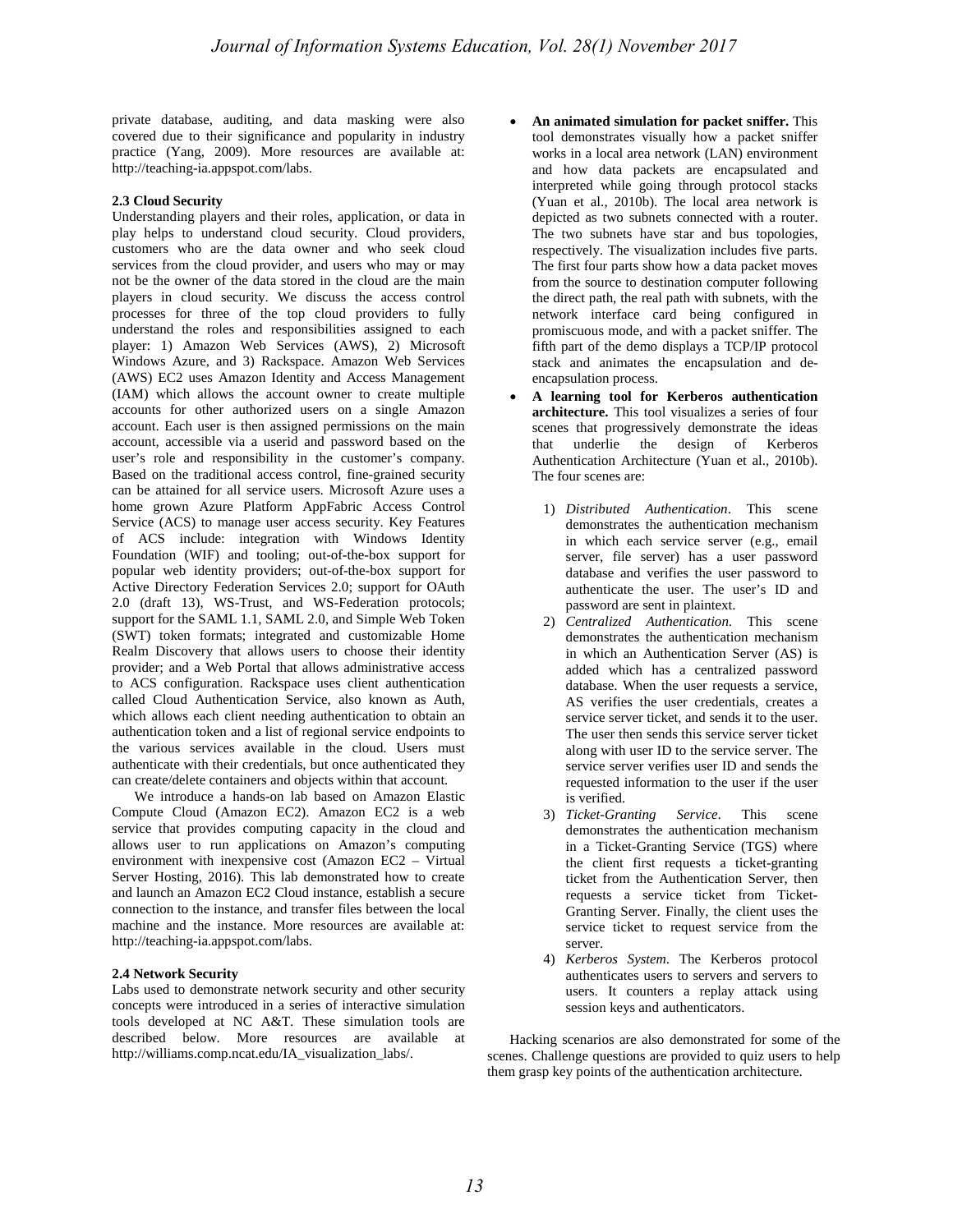- **The visualization tool for wireless network attacks.** This tool includes a series of five demos that visualize the following attacks popular in wireless networks:
	- 1) *Eavesdropping*. This demo visualizes how a hacker eavesdrops on the communication between two wireless nodes. The attacker configures his/her network interface card (NIC) into promiscuous mode.
	- 2) *Evil Twin*. The demo visualizes the scenario that an attacker creates an evil twin or rogue access point (a wireless access point that masquerades as a legitimate one), and the user is connected to the evil twin.
	- 3) *Man in the Middle*. This demo visualizes the scenario that the attacker sets up a rogue access point which serves as the Man in the Middle between the user and the legitimate access point.
	- 4) *ARP Cache Poisoning*. This demo visualizes how the attacker causes incorrect IP/MAC address mapping to be added to a computer's ARP (Address Resolution Protocol) cache and then acts as a Man in the Middle.
	- 5) *ARP Request Replay*. This demo visualizes the scenario that the attacker conducts an ARP request replay attack to collect initialization vectors for cracking the WEP encryption key.

The tool also provides challenge questions to give the user a quiz on the animation he/she watched.

- **Interactive SYN flood simulator**. This simulator demonstrates the concepts of normal network traffic, how the TCP three way handshake works, and how SYN flood occurs. It allows students to interact with the simulator and answer challenge questions.
- **Firewall simulation game**. This interactive learning tool allows students to configure a virtual firewall to protect a virtual network in a game environment. Each student takes the role of a network administrator who must configure the firewall to protect their network. Students may take actions against the networks of other students. The actions may be benign, such as reading from their virtual network's web server, or a malicious attack. If the student's firewall is not properly configured, they lose a point and the attacker gains a point. The scoring and game atmosphere motivates the students to do their best. Through the use of this tool, students learn how to configure a firewall according to a given set of requirements and how to use commercial firewalls such as Cisco firewalls.

Stack overflow visualization. Using this set of tools, students experience attacks from stack overflow, its cause, and its defense. It simulates the line-by-line execution of a simple program demonstrating content of the program memory and stack. The user can provide input to the simulated program creating a stack overflow and maliciously change the program behavior. Different overflow attacks (such as changing the value of a variable or inserting code) and their defense are demonstrated and visualized.

Additionally, we introduced several hands-on lab exercises that demonstrate attack/defense methods.

- **Wireless network attack exercises.** This set of laboratory exercises demonstrate the following wireless network concepts or methods: war<br>driving. eavesdropping. WEP key driving, eavesdropping, WEP key cracking/decryption, Man-in-the-Middle, ARP cache poisoning, MAC spoofing, and defense techniques of some of the attacks.
- **Stack overflow lab**. In this lab, students use the built-in debugging tool in Microsoft Visual Studio to examine the execution and memory addresses of a vulnerable program. Students can then craft an input file that will cause the victim program to execute arbitrary code. Students follow step-bystep instructions to change the return address on the stack to jump to new machine language inserted from the input file. A virtual machine is used to provide a Windows XP environment that is easier to attack.

#### **2.5 Security Management**

This session introduced a series of case studies on areas of risk management, incident response planning, disaster recovery planning, security policy, and physical security. Each case study includes case learning objectives, the case description, and case discussion questions which are mapped to Bloom's Taxonomy (Yuan et al., 2010a). The case studies are available at http://williams.comp.ncat.edu/IA\_visualization\_labs/.

#### **2.6 Web Security**

This session introduced hands-on labs on vulnerability assessment for web applications. Participants used various attack methods to exploit vulnerabilities in web applications such as cross site scripting, SQL injection, forced browsing, privilege escalation, cross site request forgery, clickjacking, session hijacking, and resetting passwords (Chu et al., 2009).

#### **2.7 Security Ethics**

This session introduced the ethical theories (Kizza, 2006, 2007), and specific ethical security scenarios were given followed by group discussion to evaluate the validity of the actions taken in a current event using a particular ethical theory. Each scenario was a current event and demonstrated how students could learn to evaluate current events for their ethical and security ramifications.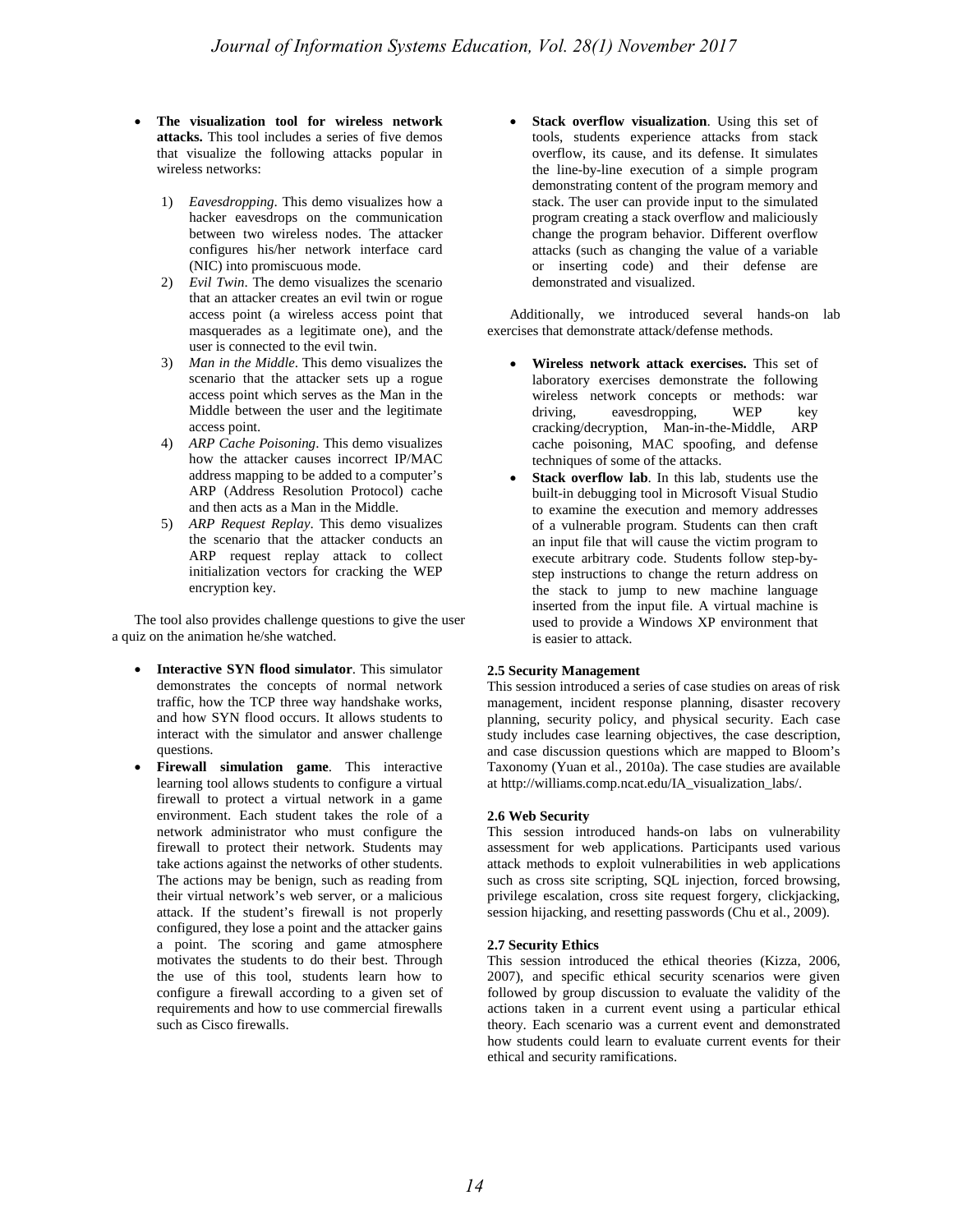#### **2.8 Digital Forensics**

This session introduced major forensics investigations of evidence gathering, acquisition, analysis, report writing, and expert witness testimony through cases. These cases came with a working forensics investigator's toolbox consisting of ProDiscover (Prodiscover Basic, 2016), FTK (Forensic Toolkit, 2016), EnCase (EnCase, 2016), and open source tools that cover a cross-section of platforms. Other contemporary cases such as Cracking Encrypted CDs, Pivotal Palm Pilot Passwords, and Email Evidence Exposes, etc. (Palmer, 2005) were also discussed.

A table listing the topics, hands-on labs, and teaching cases presented at the workshops, as well as the websites hosting the materials or references where more information can be found about the materials, is included in the Appendix.

#### **3. EVALUATING THE EFFECTIVENESS OF THE WORKSHOPS**

The hypotheses for the evaluation of the workshops pertaining to faculty were: 1) faculty workshops are an effective means of enhancing faculty capacity to teach IA concepts and an effective means of building partnerships and collaborations across institutions and 2) the tools and resources provided by the faculty workshops are convenient and easily adaptable for faculty to incorporate into their IA curricula. These hypotheses were examined in multiple ways. Faculty workshop participants were invited to participate in pre-workshop and post-workshop surveys, including a longitudinal follow up survey of teaching method deployment, and in focus groups held on the last day of the workshops. The assessment results are presented below.

#### **3.1 Faculty Pre- and Post-Survey Results**

For the 2012 workshop, pre- and post-surveys were conducted to assess faculty self-reported knowledge gains and overall satisfaction with the workshop and materials presented at the workshop. Faculty were asked to rate their level of understanding in different areas of IA on a five point Likerttype scale ranging from 1 (no knowledge) to 5 (expert level). They were asked to rate their agreement levels on a similar five point Likert-type scale ranging from 1 (strongly disagree) to 5 (strongly agree) on items pertaining to the development of hands-on exercises and case studies as being useful for student learning and on being difficult to develop. Of the 19 faculty workshop participants from the 2012 workshop, 18 faculty responded to the pre-survey and 13 responded to the postsurvey. Table 1 presents the pre- and post-survey assessment scores for the 2012 workshop.

The Mann-Whitney U test was employed for assessing the mean ranks between pre- and post-survey assessment. It was found that all rankings increased from pre- to post-survey, though the difference was not statistically significant (with a 5% significance level). This indicated knowledge gains of the workshop participants, increased appreciation of the usefulness of hands-on labs and cases studies in teaching IA, and difficulties in developing them. The increased appreciation of the difficulties involved in developing handson labs and case studies was likely a result of having had a deeper exposure to the teaching techniques through the workshop. The increased appreciation of the usefulness of

| Please rate your<br>knowledge in the<br>following areas              | Mean |      | Standard<br>Deviation |      |  |
|----------------------------------------------------------------------|------|------|-----------------------|------|--|
|                                                                      | Pre  | Post | Pre                   | Post |  |
| Security<br>Management                                               | 2.68 | 3.29 | 1.36                  | 1.00 |  |
| Cryptography                                                         | 3.30 | 3.63 | 1.05                  | 0.66 |  |
| <b>Network Security</b>                                              | 3.21 | 3.98 | 1.26                  | 0.75 |  |
| Web Security                                                         | 3.03 | 3.51 | 1.06                  | 0.75 |  |
| <b>Access Control</b>                                                | 3.03 | 3.63 | 1.16                  | 0.66 |  |
| Please indicate your agreement with the following:                   |      |      |                       |      |  |
| Case studies and<br>hands-on labs are<br>hard to develop             | 3.78 | 4.09 | 0.80                  | 0.70 |  |
| Case studies and<br>hands-on labs are a<br>useful way to teach<br>IА | 4.57 | 4.64 | 1.08                  | 0.92 |  |

**Table 1. 2012 Faculty IA Workshop Pre- and Post-Survey Responses**

hands-on labs and case studies in teaching IA indicated that the faculty participants believe the tools presented at the workshop were worthwhile.

#### **3.2 Faculty Focus Group Study Results**

Three focus groups were interviewed during the 2012 workshop, and two focus groups were interviewed during the 2013 workshop. Out of 39 total workshop participants, 36 faculty participated in the focus groups. Overall, faculty participants unanimously agreed that they were satisfied with the workshops. Aspects of the workshops that the participants were satisfied with include: 1) the workshops provided the participants with innovative teaching tools and resources, 2) the workshops reduced the development time for new teaching approaches, and 3) the workshops connected faculty with a group of peers who engage in IA research and education. All indicated plans to implement the hands-on lab activities and case studies they learned in the workshop in their future courses.

#### **3.3 Faculty Participant Follow-Up**

A follow-up survey was conducted in the fall of 2013 with all faculty participants. Twenty two of the 38 participants responded, indicating a strong response rate of over half (58%). All but three reported using the case studies and handson activities as teaching tools. Among the few who did not use these tools, they indicated that they were not teaching IA courses or they had campus barriers preventing the deployment of certain lab tools.

Faculty follow-up surveys indicated that faculty participants were in fact implementing the tools presented in the workshops. Most faculty participants reported that the teaching methods were effective. The following are some of the comments made by the faculty participants:

This material enhanced the students' learning a lot because it gave them real world situations. It made them apply what was in the book to the situation in the case study.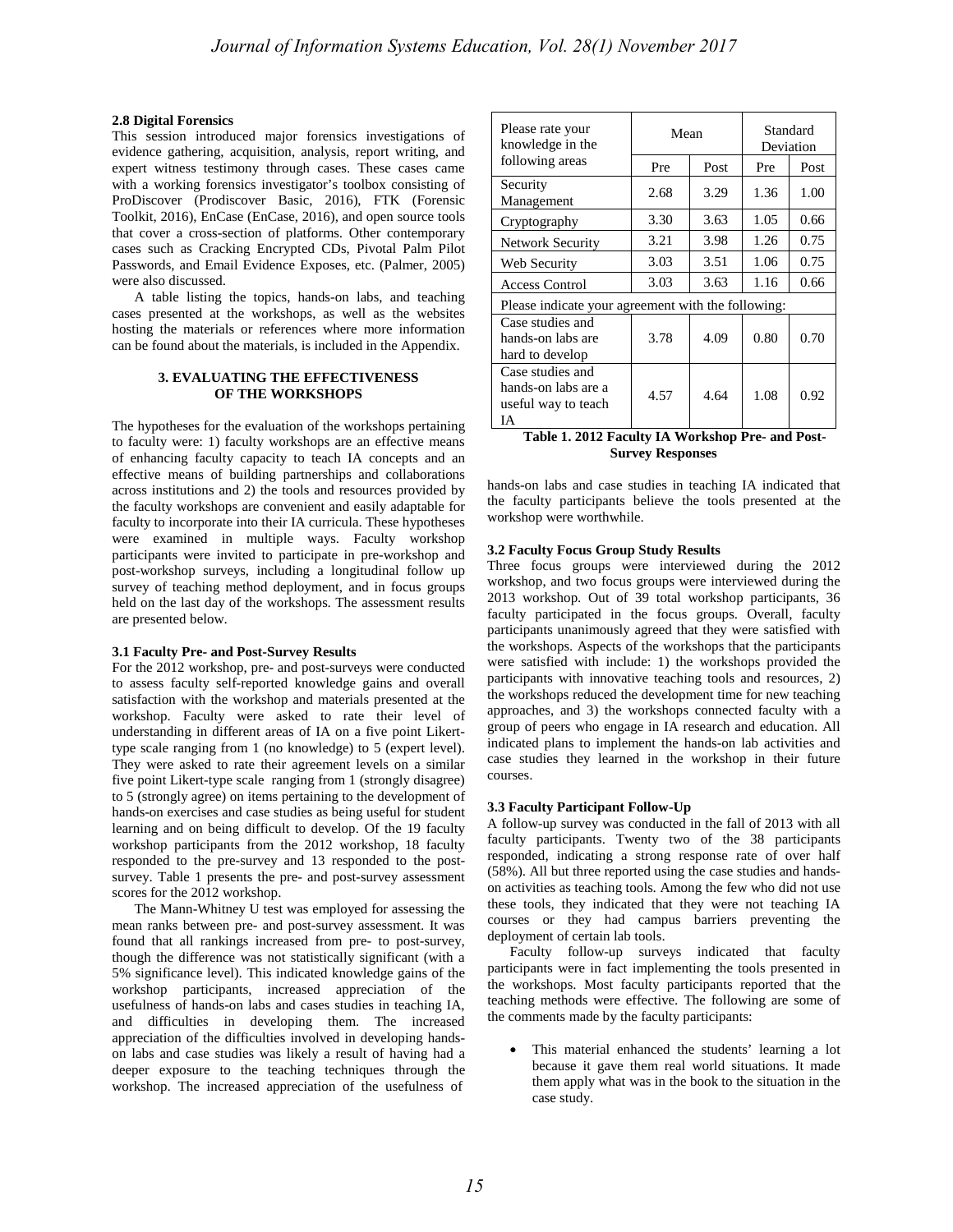- I think that the materials enhanced the learning outcomes to a great degree. For the past two years, I have conducted a survey of learning outcomes, and the students' comprehension statistically increased over the results from the same survey given to the same class in 2011, before I attended the workshop.
- Students were really engaged.
- My students really enjoyed doing [the case studies].

#### **3.4 Comparison Faculty Group**

There were an additional 23 applicants who did not attend the workshops due to space limitations. It is assumed that this group of faculty share similar interests and experiences in IA teaching to the group who actually did participate and that they are as likely to seek out and adopt new teaching practices. The same workshop follow-up survey was distributed to workshop participants and non-participants to determine if workshop attendees reported more usage of hands-on exercises and case studies than the faculty who could not participate in the workshop. A small response rate of 35% was obtained for the comparison group of faculty non-participants, therefore survey findings may not apply to the entire group (n=23). However, it is notable to report the differences in perceptions of teaching and use of teaching methodologies between the workshop attendees and non-attendees. Nonparticipant faculty reported less knowledge of IA concepts than those who did participate (Table 2). They also reported a belief that using hands-on exercises and case study methods was difficult (86%) more often than participants (81%). Faculty who applied to but did not attend the workshop also reported using hands-on exercises and case studies less frequently (26%) than the group of faculty who participated in the IA Workshops (35%).

| <b>IA</b> Topical<br>Knowledge | Post-Workshop<br>Faculty | Non-Participating<br>Faculty |
|--------------------------------|--------------------------|------------------------------|
| Security<br>Management         | 2.25                     | 2.15                         |
| Cryptography                   | 3.4                      | 2.85                         |
| <b>Network</b><br>Security     | 2.9                      | 2.85                         |
| Web Security                   | 2.4                      | 1.45                         |
| <b>Access Control</b>          | 3.25                     | 2.15                         |

#### **Table 2. Faculty Self-Rated Knowledge of IA Topics at the Working Knowledge Level**

In summary, the assessment results described in the above sections on evaluating the effectiveness of workshops on building faculty capacity highlight the following findings:

• Faculty workshop participants reported high levels of satisfaction with the content and tools and the knowledge gains in the 2012 and 2013 workshops.

• Faculty reported adoption of case study materials and tools presented at the workshops in subsequently taught courses and ease of use.

These indicate the goals of the workshops pertaining to faculty were met.

#### **4. CONCLUSION**

This paper reports our experience of holding two faculty summer workshops on teaching information assurance through hands-on exercises and case studies. The topics presented at the workshop span a wide range of IA topics, including cryptography, access control, database security, cloud security, network security, security management, web security, security ethics, and digital forensics. The effectiveness of the workshops on building faculty capacity was evaluated. Compelling evidence from key indicators suggest the workshop goals were met. Faculty capacity for teaching IA concepts was greatly enhanced, as demonstrated by their survey responses, focus group conversations, and a comparison of similar faculty who did not participate in the workshops. Overall, faculty participants were satisfied with the workshops and believed that the hands-on exercises and case studies showcased at the workshop are useful teaching tools. Adoption of the tools was widespread.

We presented the faculty perspective which demonstrates the value of cross-institutional collaborations regarding teaching practice. Faculty workshop participants reported that conference attendance focused on research conferences, rather than those with an educational focus. These workshops have provided the faculty participants with innovative teaching tools and resources, reduced the development time for new teaching approaches, and connected faculty with a group of peers who engage in IA topics and can pull a collective expertise. These workshops have been valuable in connecting them with one another and forming collaboration in teaching and research.

Our experience with the workshop shows that in order for hands-on exercises and case studies to be widely adopted by instructors of IA, it is important to provide good documentation such as step-by-step instructions, exercise questions, tests, solutions, etc., as well as provide peer technical support. Future work could include developing a platform and community that supports sharing and effective adoption of IA hands-on exercises and case studies. Future work also includes evaluating the effectiveness of IA hands-on exercises and case studies using educational research methods; for example, using control group and experimental group comparisons.

#### **6. ACKNOWLEDGEMENTS**

This work is partially supported by the NSF under grants DUE-1129413, 1129444, and 1129355. Any opinions, findings, and conclusions or recommendations expressed in this material are those of the author(s) and do not necessarily reflect the views of the National Science Foundation.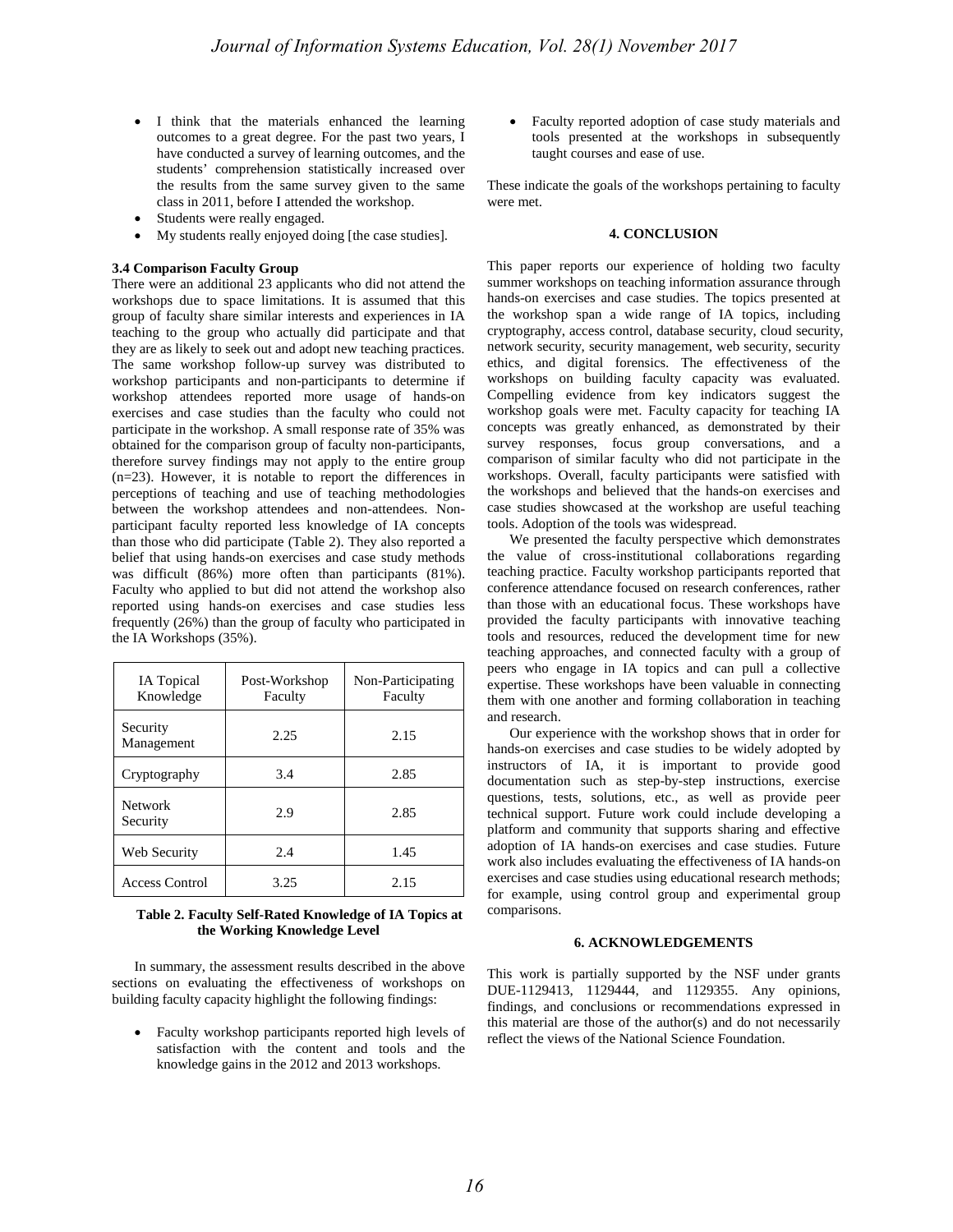#### **7. REFERENCES**

- Amazon EC2 Virtual Server Hosting. (2016). Retrieved July 20, 2016, from https://aws.amazon.com/ec2/.
- Brustoloni, J. C. (2006). Laboratory Experiments for Network Security Instruction. *ACM Journal on Educational Resources in Computing*, 6(4), Article 5.
- Chu, B., Stranathan, W., Cody, J., Peterson, J., Wenner, A. & Yu, H. (2009). Teaching Secure Software Development with Vulnerability Assessment. In *Proceedings of the 13th Colloquium for Information Systems Security Education (CISSE 2009),* Seattle, WA, 146-150.
- Du, W. & Wang, R. (2008). SEED: A Suite of Instructional Laboratories for Computer Security Education (Extended Version). *The ACM Journal on Educational Resources in Computing (JERIC)*, 8(1), Article 3.
- EnCase. (2016). Retrieved July 18, 2016, from https://www.guidancesoftware.com/.
- Forensic Toolkit (FTK). (2016). Retrieved July 18, 2016, from http://accessdata.com/solutions/digital-forensics/forensictoolkit-ftk.
- Jackson, L., Lamar, C., Brown, Q., & Latson, V. (2014). Introducing the Big Ideas of Computer Science through a K-12 Teacher Professional Development Workshop. *ASEE Mid-Atlantic Section Fall 2014 Conference*, Swarthmore, PA.
- Kizza, J. M. (2006). *Computer Network Security and CyberEthics (2nd.ed.).* Jefferson, NC: McFarland & Company.
- Kizza, J. M. (2007). *Ethical and Social Issues in the Information Age (3rd. ed.)*. New York, NY: Springer-Verlag.
- Palmer, A. (2005). The Top Ten Most Unusual Computer Forensics Cases. *U.K. Electronic Evidence Newsletter Issue 1 Volume 5*. Retrieved December 21, 2014, from http://www.krollontrack.co.uk/publications/UK\_V5\_AP\_C F.pdf.
- ProDiscover Basic. (2016). Retrieved July 18, 2016, from http://prodiscover-basic.software.informer.com/.
- Sanders, A. D. (2003). Utilizing Simple Hacking Techniques to Teach System Security and Hacker Identification, *Journal of Information Systems Education*, 14(1) 5-10.
- Spears, J. L. & Parrish, Jr., J. L. (2013). IS Security Requirements Identification from Conceptual Models in Systems Analysis and Design: The Fun & Fitness, Inc. Case. *Journal of Information Systems Education*, 24(1), 17-30.
- Taclehaimanot, B. & Lamb, A. (2005) Workshops That Work!: Building an Effective, Technology-Rich Faculty Development Program. *Journal of Computing in Teacher Education.* 121(3).
- Wagner, P. J. & Phillips, A. T. (2006). A Portable Computer Security Workshop. Journal of Educational Resources in Computing, 6(4).
- Yang, L. (2009). Teaching Database Security and Auditing. In *Proceedings of the 40th ACM Technical Symposium on Computer Science Education (SIGCSE '09)*, New York, NY, 241-245.
- Yuan, X., Jiang, K., Murthy, S., Jones, J., & Yu, H. (2010a). Teaching Security Management with Case Studies: Experiences and Evaluation, *Journal on Education, Informatics and Cybernetics (JEIC)*, 2(2), 25-30.
- Yuan, X., Vega, P., Qadah, Y., Archer, R., Yu, H., & Xu, J. (2010b). Visualization Tools for Teaching Computer Security. *ACM Transactions on Computing Education (TOCE)*, 9(4).
- Yuan, X., Williams, K., Yu, H., Chu, B., Rorer, A., Yang, L., Kizza, J., & Winters, K. (2014). A Workshop on Teaching Information Assurance through Case Studies and Hands-on Experiences, In *Proceedings of the 47th Hawaii International Conference on System Science (HICSS 2014),* Kona, HI.

#### **AUTHOR BIOGRAPHIES**

**Xiaohong Yuan** is a Professor in the Department of Computer



Science and Director of Center for Cyber Defense at North Carolina A&T State University, Greensboro, NC, USA. She received her Ph.D. in computer science from Florida Atlantic University, Boca Raton, Florida. Her research interests include software security, health informatics security and privacy, mobile security, and information assurance education.

**Kenneth A. Williams** is an associate professor in the



Computer Science department of North Carolina A&T State University. He received his Ph.D. from the University of Minnesota and his M.S. and B.S. from Michigan Tech. His research interests include computer science education, novel encryption algorithms, and information security.

**Huiming Yu** is a Professor and Director of Graduate Study in



the Department of Computer Science, North Carolina A&T State University, Greensboro, NC, USA. She received her Ph.D. in computer science from Stevens Institute of Technology, Hoboken, New Jersey. Her research interests include software engineering, visualization, web security, information security, web

applications, and cloud computing.



education.

**Audrey S. Rorrer** is Director of Assessment and Lead Evaluator for the Center for Education Innovation at the University of North Carolina – Charlotte's College of Computing and Informatics. She has been PI, Co-PI, and Senior Personnel on over 20 NSF and Department of Education funded projects. Her research interests include diversity and inclusion in computing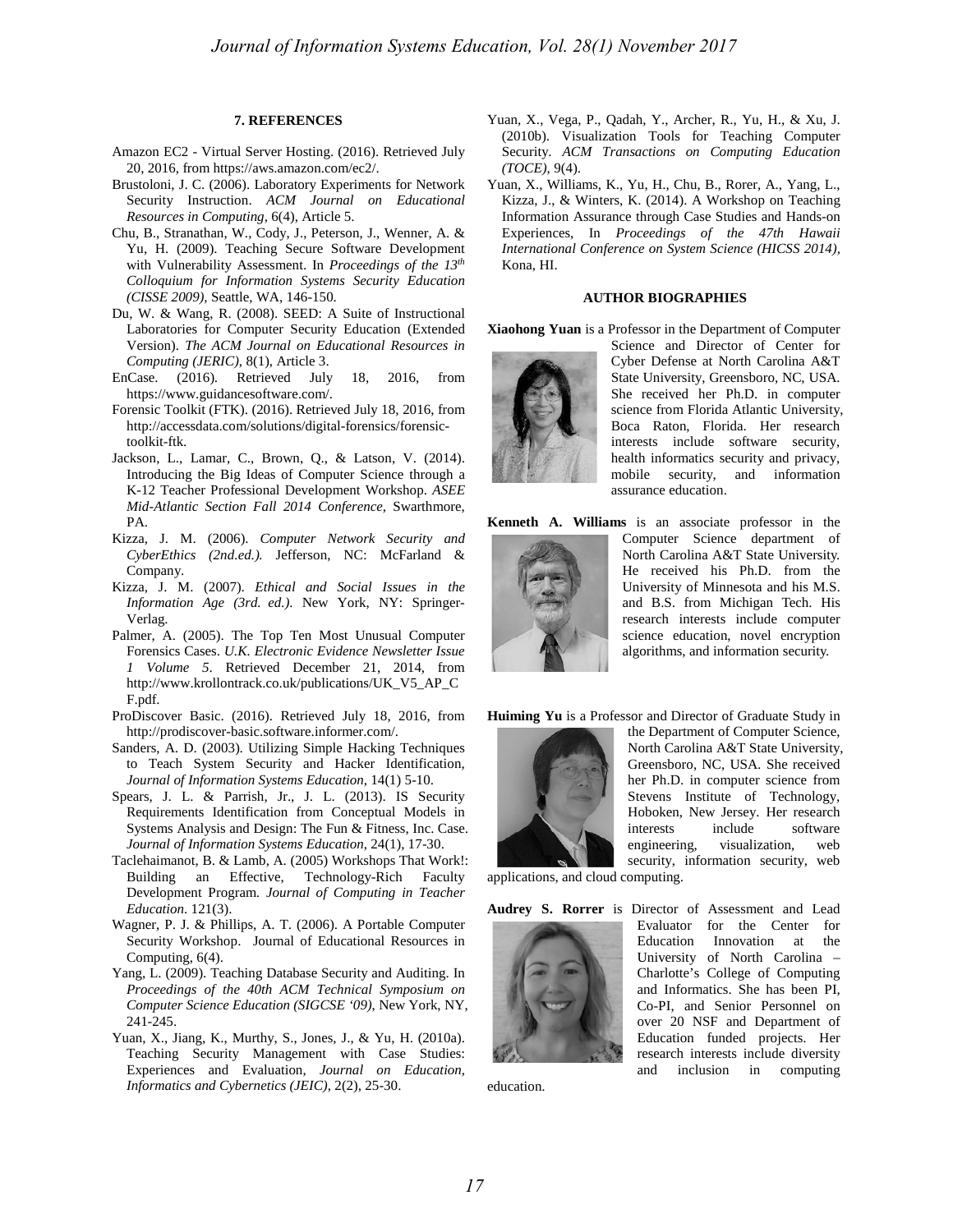**Bill Chu** is Professor at the Department of Software and





Information Systems, University of North Carolina – Charlotte. He is associate director of the Center for Configuration Analytics and Automation. His research interest includes software security, cyber threat intelligence, and security analytics. He received both his B.S. in Electrical Engineering and Ph.D. in Computer Science from the University of Maryland at College Park.

> **Li Yang** is a Professor and Assistant Dean in the College of Engineering and Computer Science. She is the Director of the University of Tennessee – Chattanooga Information Security (InfoSec) Center, a National Center of Academic Excellence in Information Assurance/Cyber Defense (CAE-IA/CD). Her research interests include network

and information security, cryptography, intrusion detection, bioinformatics, and engineering techniques for complex software system design.

**Kathy Winters** is a Distinguished Senior Lecturer in the



Department of Computer Science and Engineering at the University of Tennessee – Chattanooga. She has M.S. degrees in Computer Science and Engineering Management, both from the University of Tennesse – Chattanooga. Her research interests are in security with a focus on integration of security throughout the computer science curriculum and security in software engineering.

**Joseph M. Kizza** is a Professor and Head of the Department



security, and cyber ethics.

of Computer Science and Engineering at the University of Tennessee – Chattanooga. He is on editorial boards of half a dozen scholarly journals and Editor-in-Chief of the International Journal of Computing and ICT Research (IJCIR). He has published extensively in journals and conference proceedings including more than ten books on computer ethics, network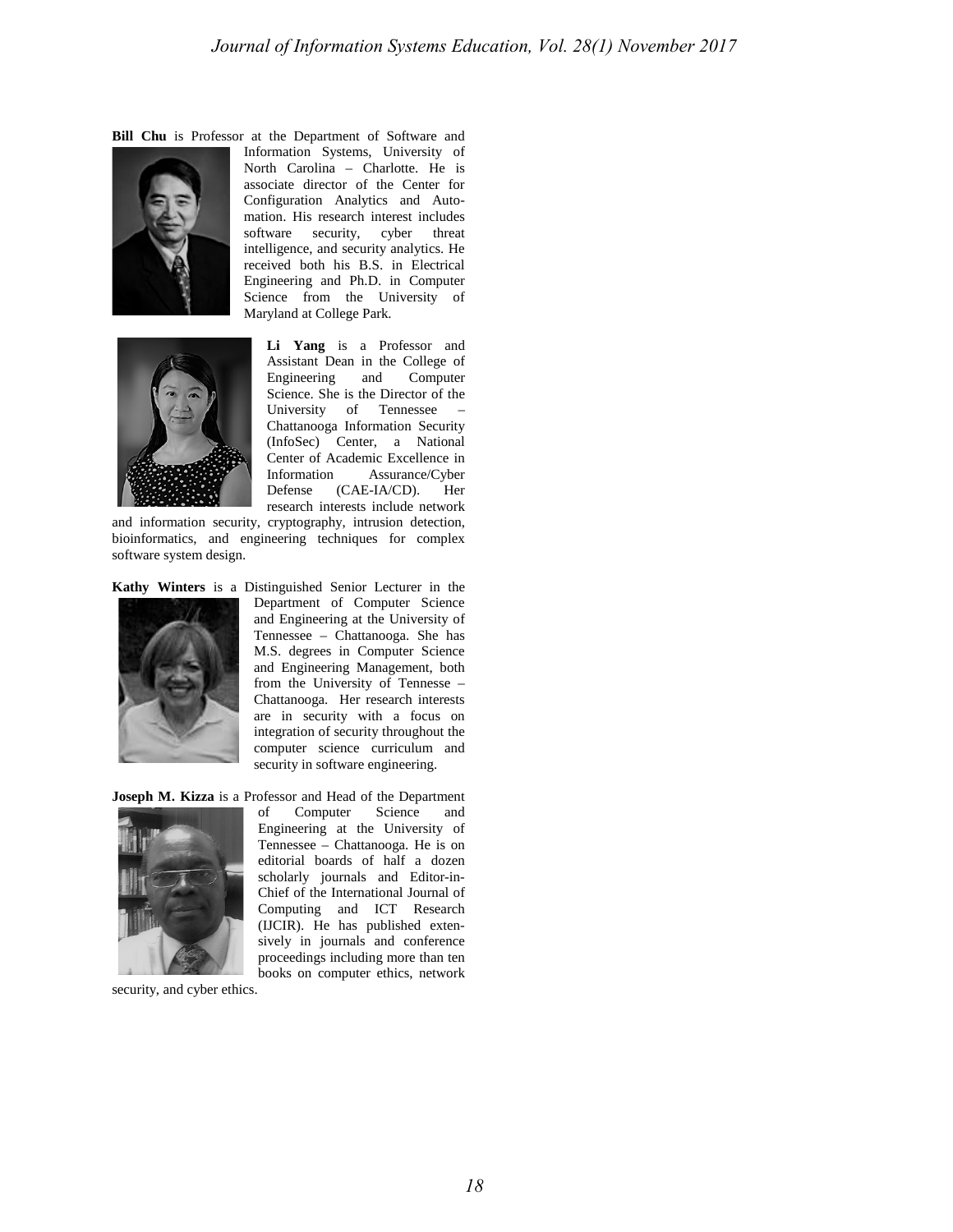### **APPENDIX**

Table 3 lists the topics, hands-on labs, and teaching cases presented at the workshop, as well as the websites hosting the materials or references where more information could be found about the materials.

| <b>Topic</b>                                      | <b>Labs/Teaching Cases</b>                                                                                                                                                                                                                                                                                                                          | <b>Website/Reference</b>                                                                                     |
|---------------------------------------------------|-----------------------------------------------------------------------------------------------------------------------------------------------------------------------------------------------------------------------------------------------------------------------------------------------------------------------------------------------------|--------------------------------------------------------------------------------------------------------------|
| Cryptography                                      | Cryptographic Al Algorithms and Mechanism;<br>Attacks On Cryptographic Techniques                                                                                                                                                                                                                                                                   | https://teaching-ia.appspot.com/labs                                                                         |
| <b>Access Control</b><br>and Database<br>Security | Installing Oracle 11g Database;<br>Using Trojan to Exploit the Vulnerability of<br>Discretionary Access Control (DAC);<br>Implementing MAC to Mitigate the Risk of<br>Trojan                                                                                                                                                                        | https://teaching-ia.appspot.com/labs                                                                         |
| Cloud Security                                    | Establishing a Secure Connection to an Amazon<br>Ec <sub>2</sub> Instance                                                                                                                                                                                                                                                                           | https://teaching-ia.appspot.com/labs                                                                         |
| <b>Network</b><br>Security                        | Packet Sniffer Simulator;<br>A Learning Tool for Kerberos Authentication<br>Architecture;<br>A Visualization Tool for Wireless Network<br>Attacks;<br>Syn Flood Animated Simulator                                                                                                                                                                  | http://williams.comp.ncat.edu/ia_visualization_lab<br>s/security_visual_tools/vistools.html                  |
|                                                   | <b>Firewall Simulation Game</b>                                                                                                                                                                                                                                                                                                                     | http://williams.comp.ncat.edu/firesim/index.htm                                                              |
|                                                   | Stack Overflow Visualization and Lab                                                                                                                                                                                                                                                                                                                | http://williams.comp.ncat.edu/overflow/teaching.h<br>tml<br>http://williams.comp.ncat.edu/overflow/labs.html |
|                                                   | Wireless Network Attack Exercises                                                                                                                                                                                                                                                                                                                   | http://williams.comp.ncat.edu/ia_visualization_lab<br>s/wireless%20attack%20labs/wirelessattacklabs.ht<br>ml |
| Security<br>Management                            | Incident Response Planning Case Study;<br>Disaster Recovery and Business Continuity<br>Planning Case Study;<br>Hypothetical Computer System Risk Management<br>Case Study;<br>ABC Insurance Company Virtualization Case<br>Study;<br>Security Policy Case Study;<br>Cisco Physical Security Case Study;<br>ADVO Physical and IT Security Case Study | http://williams.comp.ncat.edu/ia_visualization_lab<br>s/case%20studies/security_management/smindex.<br>html  |
| Web Security                                      | Vulnerability Assessment for Web Applications                                                                                                                                                                                                                                                                                                       | Chu et al. 2009                                                                                              |
| <b>Security Ethics</b>                            | <b>Ethical Security Scenarios</b>                                                                                                                                                                                                                                                                                                                   | https://teaching-ia.appspot.com/labs<br>Kizza, 2006, 2007                                                    |
| Digital<br>Forensics                              | Using Steganalysis Tools;<br><b>Cellphone Forensics</b>                                                                                                                                                                                                                                                                                             | https://teaching-ia.appspot.com/labs                                                                         |

**Table 3. Web References**